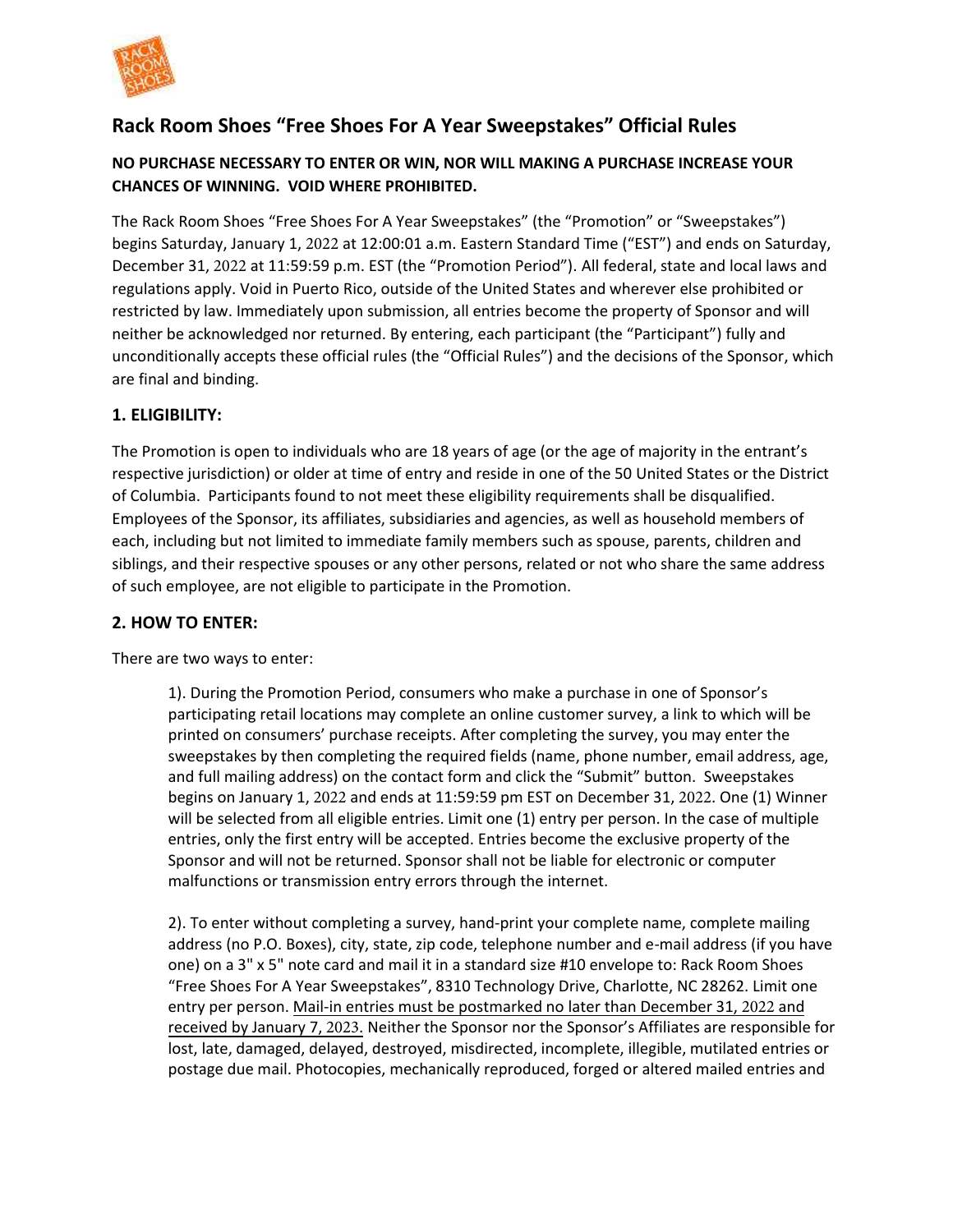

facsimiles are void. Incomplete or illegible entries are not eligible. Entries received in other formats than instructed within this document will be automatically disqualified.

The Sponsor's computer is the official clock for this Sweepstakes. For purposes of this Sweepstakes, "receipt" of an internet/electronic entry occurs when the Sponsor's services record the entry information resulting from the participant clicking the "Submit" button. In the event of a dispute regarding the identity of the person submitting an online entry, the entry will be deemed to be submitted by the person in whose name the email account is registered at time of entry, but only if that person meets all other eligibility criteria.

Automated entries, entries completed by entry filing services or entries completed by form filing services will NOT be accepted. The use of any automated, programmed, robotic or similar system to enter is prohibited and will result in disqualification.

Sponsor will attempt to notify potential winners only.

By submitting this survey and Sweepstakes entry, you are opting in to receive email notifications of special sales events, coupons and other promotional materials. If at any time you no longer wish to receive communications from us, you are free to "opt out" of receiving these communications. Additionally, by submitting a survey and entering the "Free Shoes For A Year Sweepstakes" you also agree to our Site [Privacy Policy](https://www.rackroomshoes.com/privacy) and [Terms and Conditions.](https://www.rackroomshoes.com/terms)

Please see our [Privacy Policy](https://www.rackroomshoes.com/privacy) for details or instruction on opting out. [See our Opt-Out Policy.]

### **3. WINNER DRAWING:**

The Winner will be selected in a random drawing from all eligible entries received during Promotion Period. Drawing will be conducted on or before January 31, 2023. The drawing will be conducted by the Sponsor, whose decisions are final on all matters relating to this Sweepstakes. Winner will be notified by phone or e-mail. If the entrant does not respond within 24 hours of the notification, they will forfeit their prize.

## **4. PRIZES:**

A coupon book with twelve coupons, one (1) for each month for twelve (12) months. Each of the twelve (12) coupons is good for a single pair of shoes at Rack Room Shoes, retail value equal to or less than \$45.00 (Forty-five Dollars). The coupons will only be valid only for use during the month identified on the coupon and cannot be combined with additional coupons of any kind. The coupons may not be used for the purchase of gift-cards and may not be redeemed or exchanged for cash. If the price of the shoes for which the coupon is used is less than \$45.00, the difference will not be refunded. If the price of the shoes for which the coupon is used exceeds \$45.00 the coupon holder is responsible for the difference. The retail value of the total annual prize is up to five hundred forty dollars (\$540.00). Odds of winning depend on the total number of eligible entries received. The sponsor reserves right to substitute a prize of equal or greater value. Taxes and fees, if any associated with the prize or use of the prize, are the sole responsibility of winner.

## **5. PRIZE CONDITIONS:**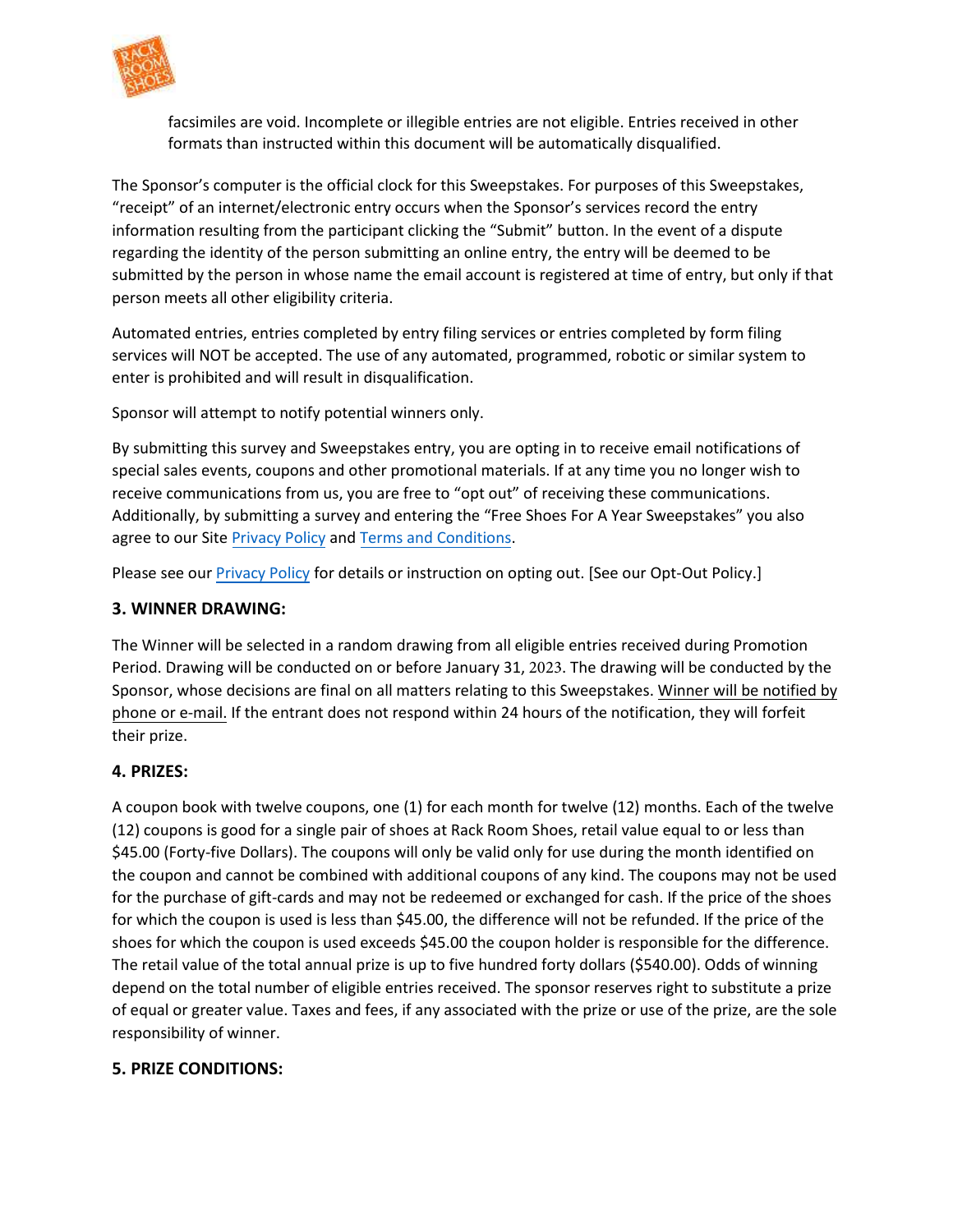

No transfer or substitution of any prize is allowed, except at the sole discretion of the Sponsor. The Winner must comply with all Free Shoes For A Year Sweepstakes Official Rules as published. Potential winners may be asked to complete, sign and return an affidavit of eligibility and liability and publicity release, within seven (7) days of date of prize notification or prize will be forfeited and an alternate winner may be selected. Return of prize notification as undeliverable; and/or failure to provide any other required documentation in a timely manner may result in disqualification and selection of an alternate winner. Non-winning Participants will not be notified. Winning a prize is contingent on fulfilling all the requirements set forth herein. Winners are responsible for all federal, state, and local taxes, if applicable. Winner's entry and acceptance of any prize constitutes permission (except where prohibited by law) for the Sponsor or its designees to use said winner's name, photograph, likeness, statements, and address (city and state) on a worldwide basis, and in all forms of media, in perpetuity, without notice or further compensation (Tennessee residents need not consent to, or sign any, publicity release).

#### **6. SWEEPSTAKES TERMS AND CONDITIONS:**

Sweepstakes is subject to all applicable federal, state, and local laws. By participating, Participants agree to abide and be bound by these Official Rules and the decisions of the Sponsor and Administrator which are final and legally binding and waive any right to claim ambiguity in regard to the mechanics of the Sweepstakes or the interpretation of these Official Rules. Winners and Participants also agree to release, discharge, indemnify and hold harmless the Sponsor, its affiliates and their respective directors, officers, employees and agents, from and against any claims, damages or liability due to any injuries, damages or losses to any person (including death) or property of any kind, resulting in whole or in part, directly or indirectly, from acceptance, possession, use or misuse of the prize offered, or participation in this Sweepstakes. Any person attempting to defraud or in any way tamper with the mechanics or logistics of this Sweepstakes or acting in violation of these Official Rules or in a non-sportsmanlike manner or with the intent to annoy, abuse, threaten or harass any person will be declared ineligible and may be prosecuted to the full extent of the law. Sponsor is not responsible for any incorrect or inaccurate information, whether caused by website users or by any of the equipment or programming associated with, or utilized in, this Sweepstakes, or by any technical or human error that may occur in the processing and/or transmissions in the Sweepstakes. Sponsor assumes no responsibility for any error, omission, interruption, deletion, defect, delay in operation or transmission, communications line failure, theft or destruction or unauthorized access to, or alteration of, entries. Sponsor is not responsible for any problems or technical malfunction of any telephone network or lines, computer online systems, servers or providers, computer equipment, software, failure of email due to technical problems or traffic congestion on the Internet or at any website or combination thereof, including injury or damage to participants or to any other person's computer related to, or resulting from, participating in or downloading of materials in this contest. If, for any reason, the Sweepstakes is not capable of running as planned, including, without limitation, infection by computer virus, bugs, worms, tampering, unauthorized intervention, fraud, technical failures, or any other causes beyond the reasonable control of the Sponsor that may corrupt or affect the administration, security, fairness, integrity or proper conduct of this Sweepstakes, Sponsor reserves the right at its sole discretion to cancel, terminate, modify or suspend the Sweepstakes, and select a winner from all entries received up to the time of termination. Any person attempting to defraud or in any way tamper with the mechanics or logistics of this Sweepstakes will be declared ineligible and may be prosecuted to the full extent of the law. This Sweepstakes is governed by the laws of the United States and the State of North Carolina, without